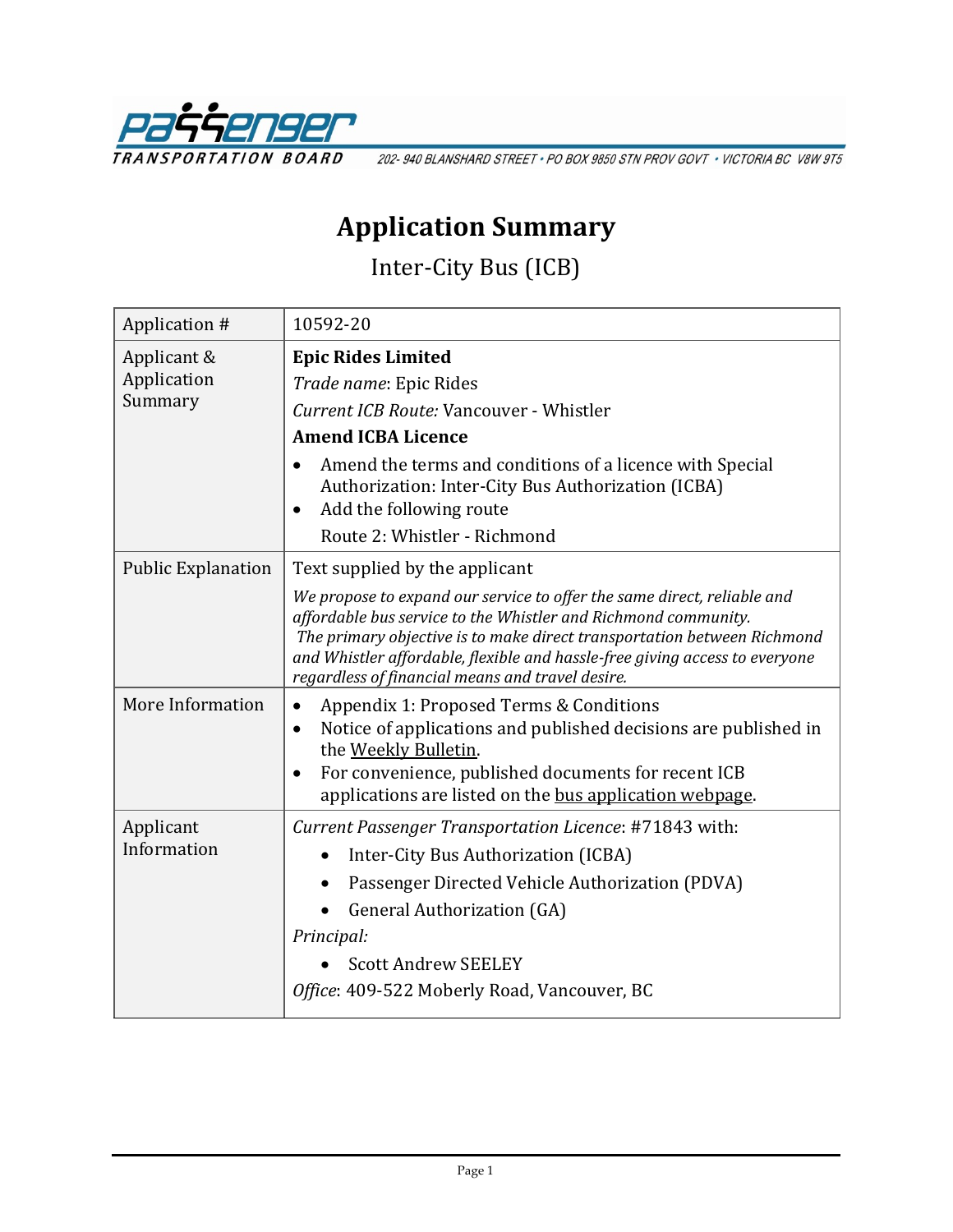| Publication                 | December 9, 2020 ' |
|-----------------------------|--------------------|
| Deadline for<br>Submissions | December 21, 2020  |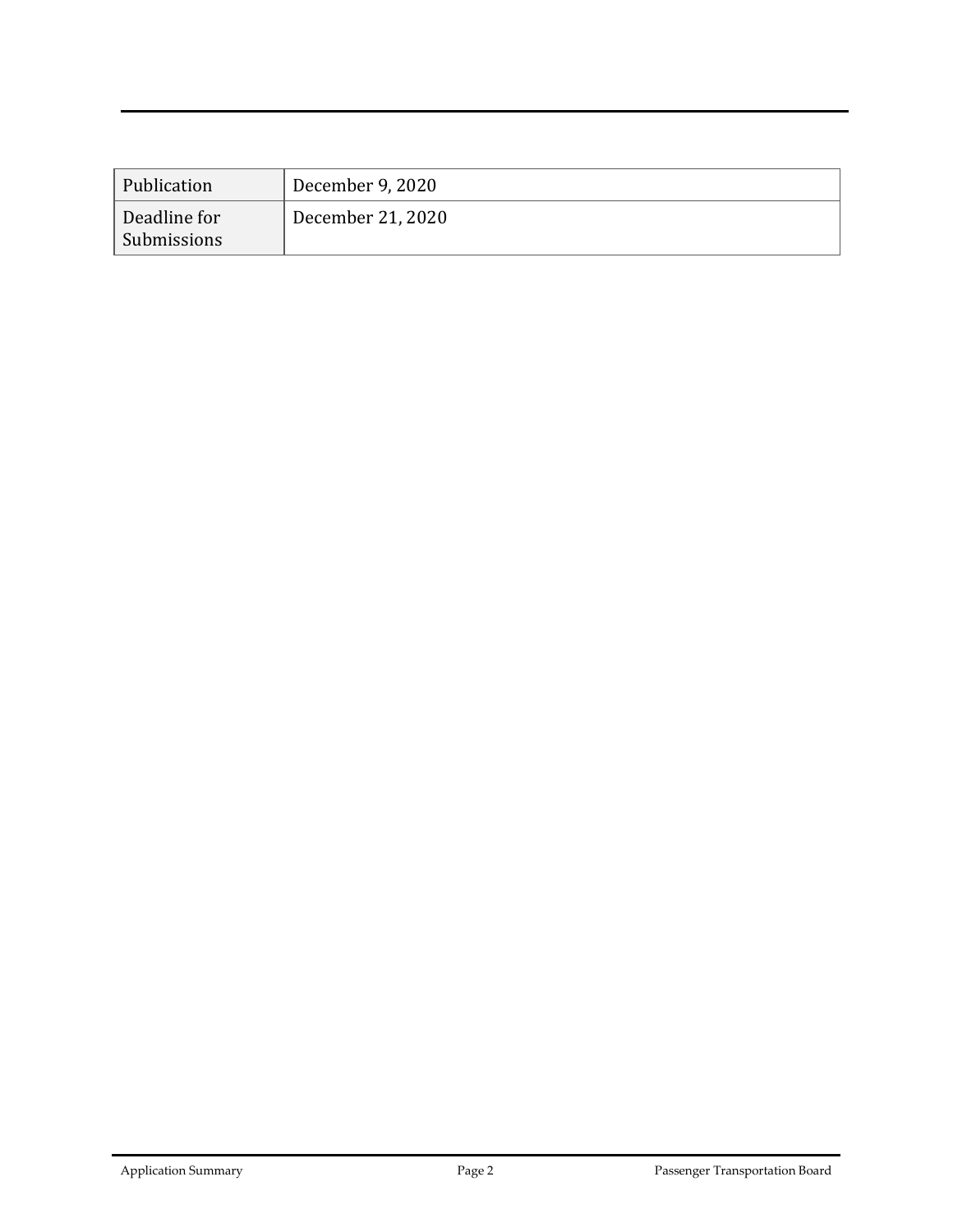## **Appendix 1**

## **Epic Rides Limited Epic Rides**

## **Special Authorization & Proposed Terms & Conditions of Licence**

The applicant seeks approval of amendments to its Inter-City Bus Authorization (ICBA) that, if approved in whole, will contain the terms and condition set out below

| <b>Special Authorization</b><br><b>INTER-CITY BUS AUTHORIZATION (ICBA)</b><br><b>Terms &amp; Conditions</b> |                                                                                                                                                                                                                                                 |  |
|-------------------------------------------------------------------------------------------------------------|-------------------------------------------------------------------------------------------------------------------------------------------------------------------------------------------------------------------------------------------------|--|
| <b>Definitions</b>                                                                                          | "Board" means the Passenger Transportation Board<br>"Registrar" means the Registrar, Passenger Transportation                                                                                                                                   |  |
| A. Legislative Requirements                                                                                 |                                                                                                                                                                                                                                                 |  |
| Vehicle Identifiers                                                                                         | Each motor vehicle operated under this authorization must display, at the<br>times and in the form and manner required by the Registrar, a vehicle<br>identifier that is:                                                                       |  |
|                                                                                                             | (a) issued to the licensee by the Registrar; or                                                                                                                                                                                                 |  |
|                                                                                                             | (b) authorized by the Registrar to be issued by the licensee.                                                                                                                                                                                   |  |
| <b>B.</b> Services                                                                                          |                                                                                                                                                                                                                                                 |  |
| <b>Services</b>                                                                                             | Transportation of passengers must be provided:<br>(a) on a scheduled basis; and<br>(b) in accordance with minimum frequencies and other terms and<br>conditions of licence that apply to the routes and route points.                           |  |
| <b>Schedules</b>                                                                                            | The licence holder must publish, in a manner accessible to the general<br>public, a schedule for each route with the time and location of each stop;<br>and must carry in each vehicle a copy of the schedule that the vehicle is<br>following. |  |
| Route 1                                                                                                     |                                                                                                                                                                                                                                                 |  |
| <b>Terminating Point 1:</b>                                                                                 | <b>City of Vancouver</b>                                                                                                                                                                                                                        |  |
| <b>Terminating Point 2:</b>                                                                                 | <b>Resort Municipality of Whistler</b>                                                                                                                                                                                                          |  |
| Corridors:                                                                                                  | Highway 99                                                                                                                                                                                                                                      |  |